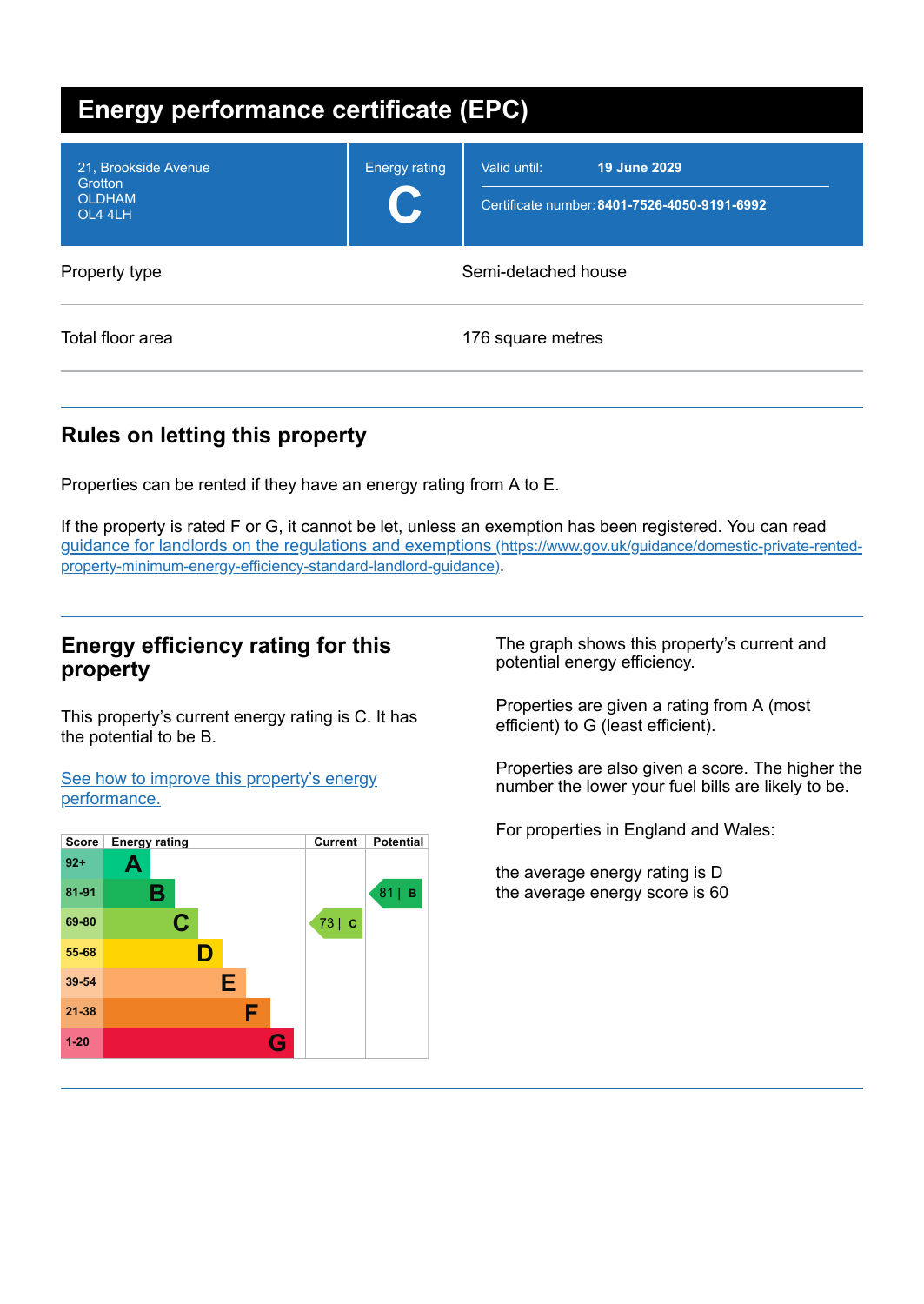# **Breakdown of property's energy performance**

This section shows the energy performance for features of this property. The assessment does not consider the condition of a feature and how well it is working.

Each feature is assessed as one of the following:

- very good (most efficient)
- good
- average
- poor
- very poor (least efficient)

When the description says "assumed", it means that the feature could not be inspected and an assumption has been made based on the property's age and type.

| <b>Feature</b>       | <b>Description</b>                         | Rating    |
|----------------------|--------------------------------------------|-----------|
| Wall                 | Cavity wall, filled cavity                 | Average   |
| Roof                 | Pitched, insulated at rafters              | Average   |
| Roof                 | Roof room(s), insulated (assumed)          | Good      |
| Window               | Fully double glazed                        | Good      |
| Main heating         | Boiler and radiators, mains gas            | Good      |
| Main heating control | Programmer, room thermostat and TRVs       | Good      |
| Hot water            | From main system                           | Good      |
| Lighting             | Low energy lighting in all fixed outlets   | Very good |
| Floor                | Suspended, no insulation (assumed)         | N/A       |
| Secondary heating    | Room heaters, dual fuel (mineral and wood) | N/A       |

### **Primary energy use**

The primary energy use for this property per year is 174 kilowatt hours per square metre (kWh/m2).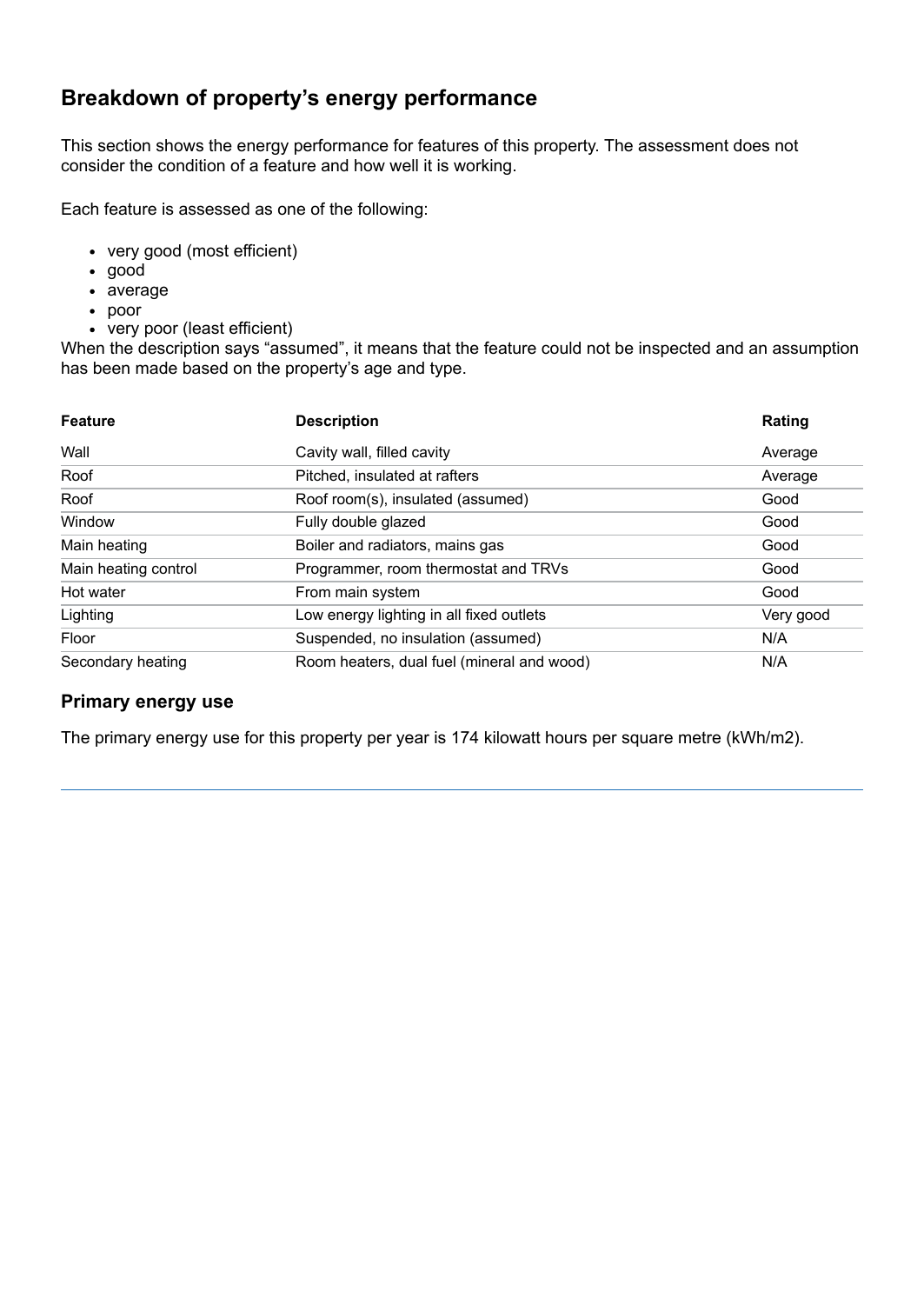|                                                                                                        | This property produces                                                                           | 5.5 tonnes of CO2                                                                                                                               |  |
|--------------------------------------------------------------------------------------------------------|--------------------------------------------------------------------------------------------------|-------------------------------------------------------------------------------------------------------------------------------------------------|--|
| This property's current environmental impact<br>rating is D. It has the potential to be C.             |                                                                                                  | 4.3 tonnes of CO2                                                                                                                               |  |
| Properties are rated in a scale from A to G<br>based on how much carbon dioxide (CO2) they<br>produce. |                                                                                                  | By making the recommended changes, you<br>could reduce this property's CO2 emissions by<br>1.2 tonnes per year. This will help to protect the   |  |
|                                                                                                        |                                                                                                  |                                                                                                                                                 |  |
|                                                                                                        |                                                                                                  |                                                                                                                                                 |  |
| 6 tonnes of CO <sub>2</sub>                                                                            | energy use. They may not reflect how energy is<br>consumed by the people living at the property. |                                                                                                                                                 |  |
|                                                                                                        | <b>Environmental impact of this</b><br>Properties with an A rating produce less CO2              | This property's potential<br>production<br>environment.<br>Environmental impact ratings are based on<br>assumptions about average occupancy and |  |

# <span id="page-2-0"></span>**How to improve this property's energy performance**

Making any of the recommended changes will improve this property's energy efficiency.

If you make all of the recommended changes, this will improve the property's energy rating and score from C (73) to B (81).

| <b>Recommendation</b>                 | <b>Typical installation cost</b> | <b>Typical yearly saving</b> |
|---------------------------------------|----------------------------------|------------------------------|
| 1. Floor insulation (suspended floor) | £800 - £1.200                    | £67                          |
| 2. Solar photovoltaic panels          | £3.500 - £5.500                  | £270                         |

### **Paying for energy improvements**

Find energy grants and ways to save energy in your home. [\(https://www.gov.uk/improve-energy-efficiency\)](https://www.gov.uk/improve-energy-efficiency)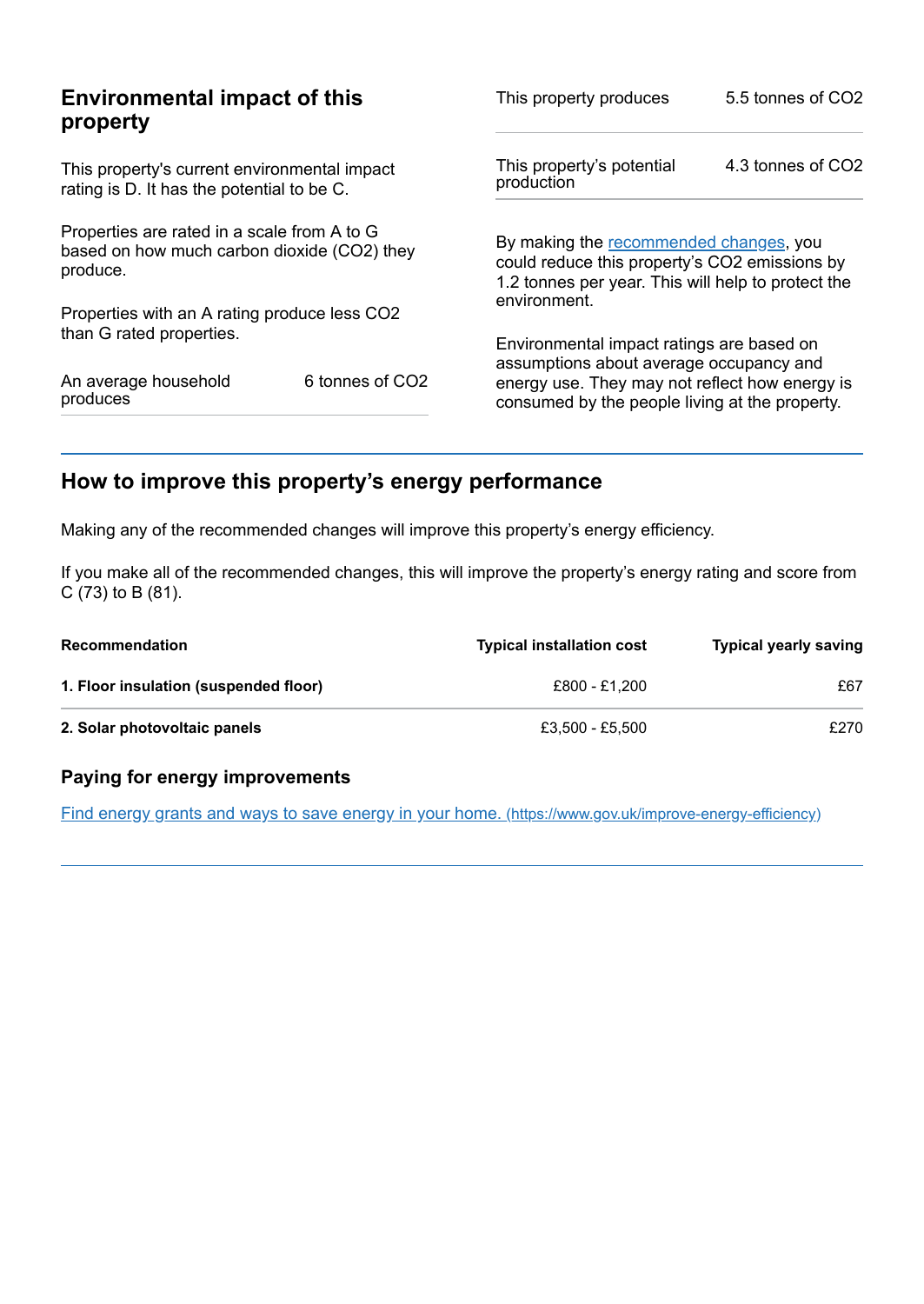## **Estimated energy use and potential savings**

| Estimated yearly energy<br>cost for this property | £1159 |
|---------------------------------------------------|-------|
| Potential saving                                  | £67   |

The estimated cost shows how much the average household would spend in this property for heating, lighting and hot water. It is not based on how energy is used by the people living at the property.

The estimated saving is based on making all of the [recommendations](#page-2-0) in how to improve this property's energy performance.

For advice on how to reduce your energy bills visit Simple Energy Advice [\(https://www.simpleenergyadvice.org.uk/\)](https://www.simpleenergyadvice.org.uk/).

## **Heating use in this property**

Heating a property usually makes up the majority of energy costs.

## **Estimated energy used to heat this property**

| Space heating | 18116 kWh per year |
|---------------|--------------------|
| Water heating | 2334 kWh per year  |

#### **Potential energy savings by installing insulation**

The assessor did not find any opportunities to save energy by installing insulation in this property.

You might be able to receive Renewable Heat Incentive payments [\(https://www.gov.uk/domestic](https://www.gov.uk/domestic-renewable-heat-incentive)renewable-heat-incentive). This will help to reduce carbon emissions by replacing your existing heating system with one that generates renewable heat. The estimated energy required for space and water heating will form the basis of the payments.